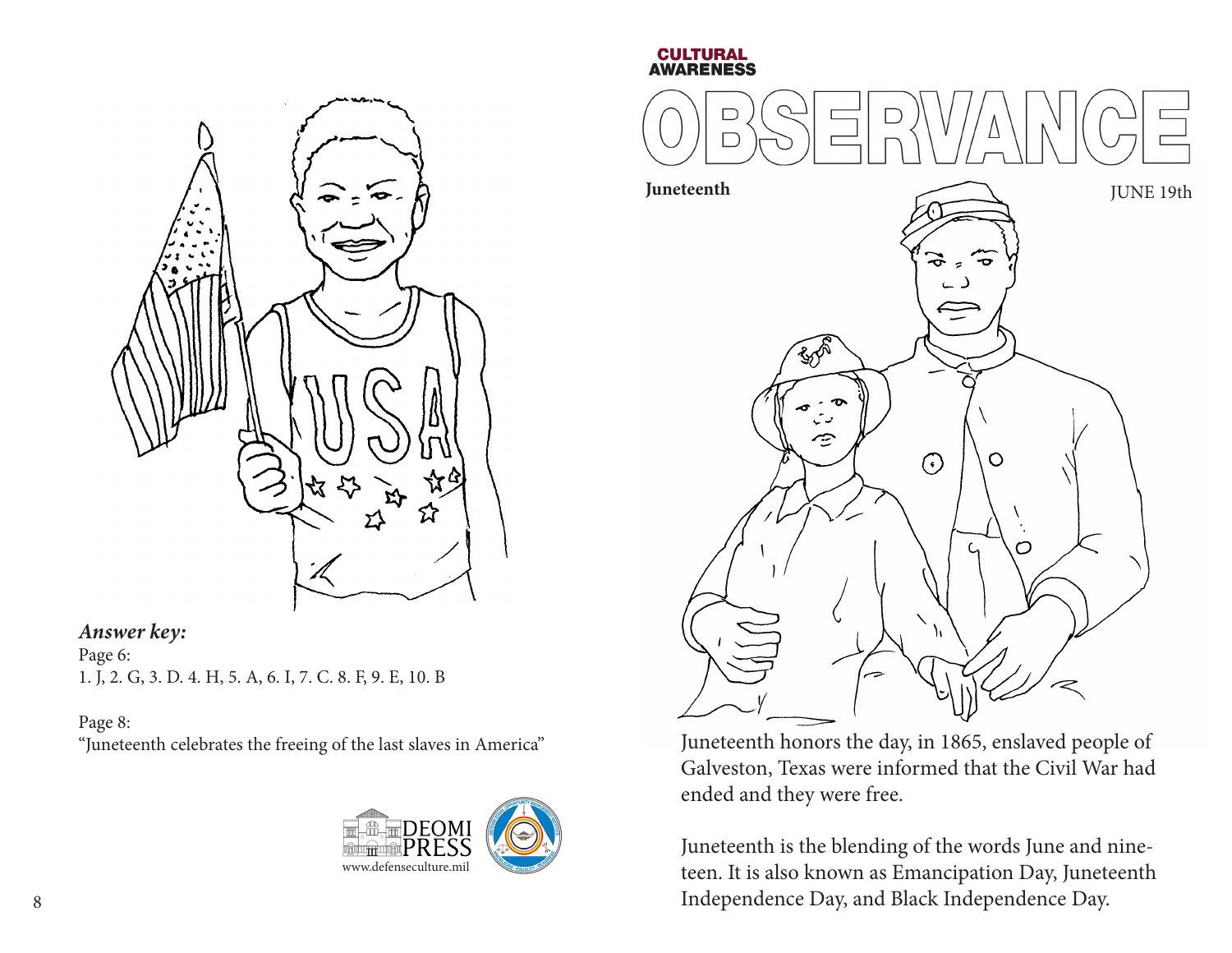*"Every great dream begins with a dreamer. Always remember, you have within you the strength, the patience, and the passion to reach for the stars, to change the world."*

*- Harriet Tubman*, former slave and the most famous "conductor" on the Underground Railroad

Can you decipher the Juneteenth Message?



|  |  |  |  |  |  | $N$ O PQRSTUVWXYZ                      |
|--|--|--|--|--|--|----------------------------------------|
|  |  |  |  |  |  | 14 15 16 17 18 19 20 21 22 23 24 25 26 |

Replace each number with a letter to solve the cipher.

"10 21 14 5 20 5 5 14 20 8 3 5 12 5 2 18 1 20 5 19 20 8 5 6 18 5 5 9 14 7 15 6 20 8 5 12 1 19 20 19 12 1 22 5 19 9 14 1 13 5 18 9 3 1"

\_\_\_\_\_\_\_\_\_\_\_\_\_\_\_\_\_\_\_\_\_\_\_\_\_\_\_\_\_\_\_\_\_\_\_\_\_\_\_\_\_\_\_\_\_\_\_\_ \_\_\_\_\_\_\_\_\_\_\_\_\_\_\_\_\_\_\_\_\_\_\_\_\_\_\_\_\_\_\_\_\_\_\_\_\_\_\_\_\_\_\_\_\_\_\_\_ \_\_\_\_\_\_\_\_\_\_\_\_\_\_\_\_\_\_\_\_\_\_\_\_\_\_\_\_\_\_\_\_\_\_\_\_\_\_\_\_\_\_\_\_\_\_\_\_ \_\_\_\_\_\_\_\_\_\_\_\_\_\_\_\_\_\_\_\_\_\_\_\_\_\_\_\_\_\_\_\_\_\_\_\_\_\_\_\_\_\_\_\_\_\_\_\_ \_\_\_\_\_\_\_\_\_\_\_\_\_\_\_\_\_\_\_\_\_\_\_\_\_\_\_\_\_\_\_\_\_\_\_\_\_\_\_\_\_\_\_\_\_\_\_\_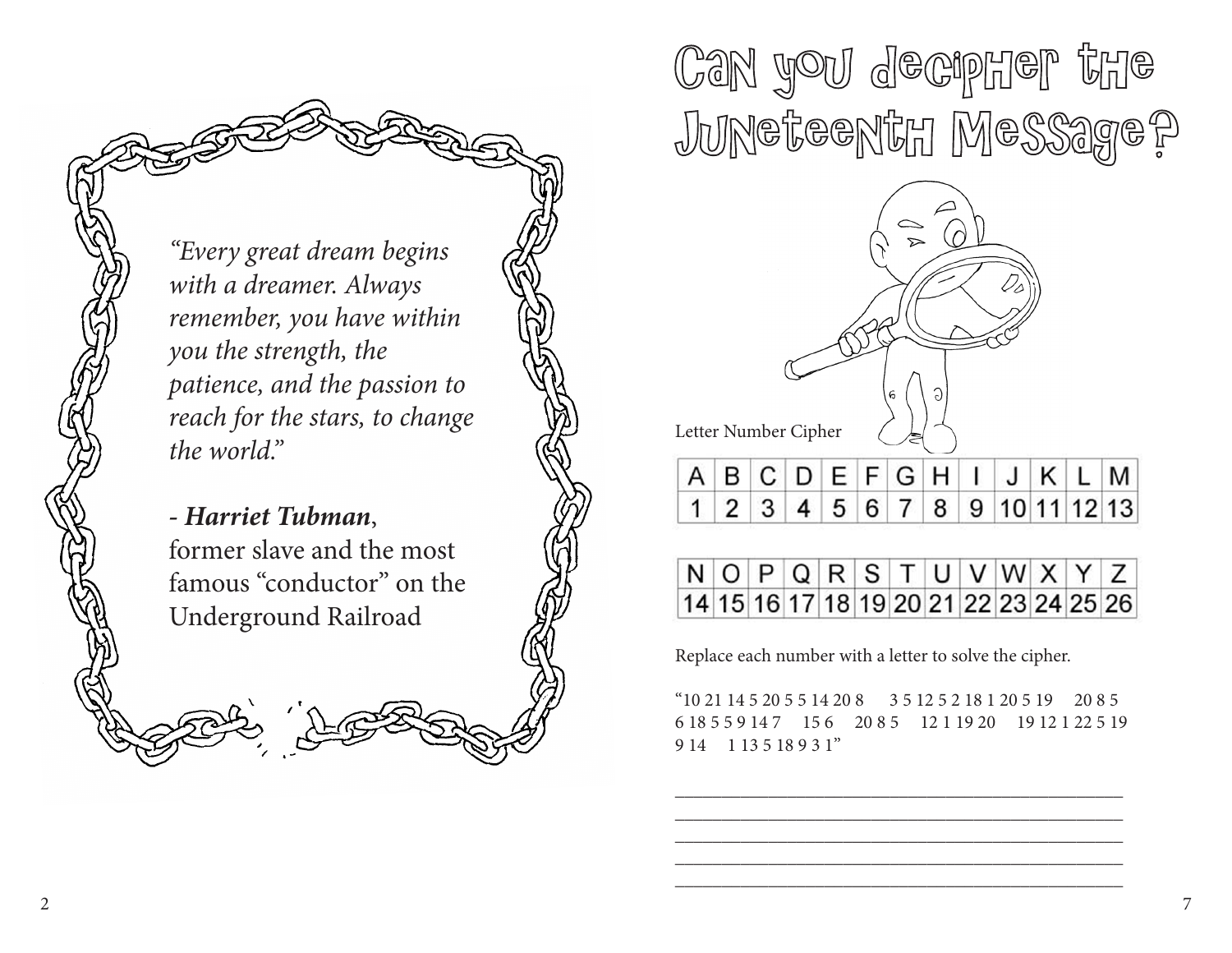



When *Major General Granger Gordon* arrived in Galveston, he read the following General Order Number 3:

*"The people of Texas are informed that, in accordance with a proclamation from the Executive of the United States, all slaves are free. This involves an absolute equality of personal rights and rights of property between former masters and slaves, and the connection heretofore existing between them becomes that between employer and hired labor. The freedmen are advised to remain quietly at their present homes and work for wages. They are informed that they will not be allowed to collect at military posts and that they will not be supported in idleness either there or elsewhere."*